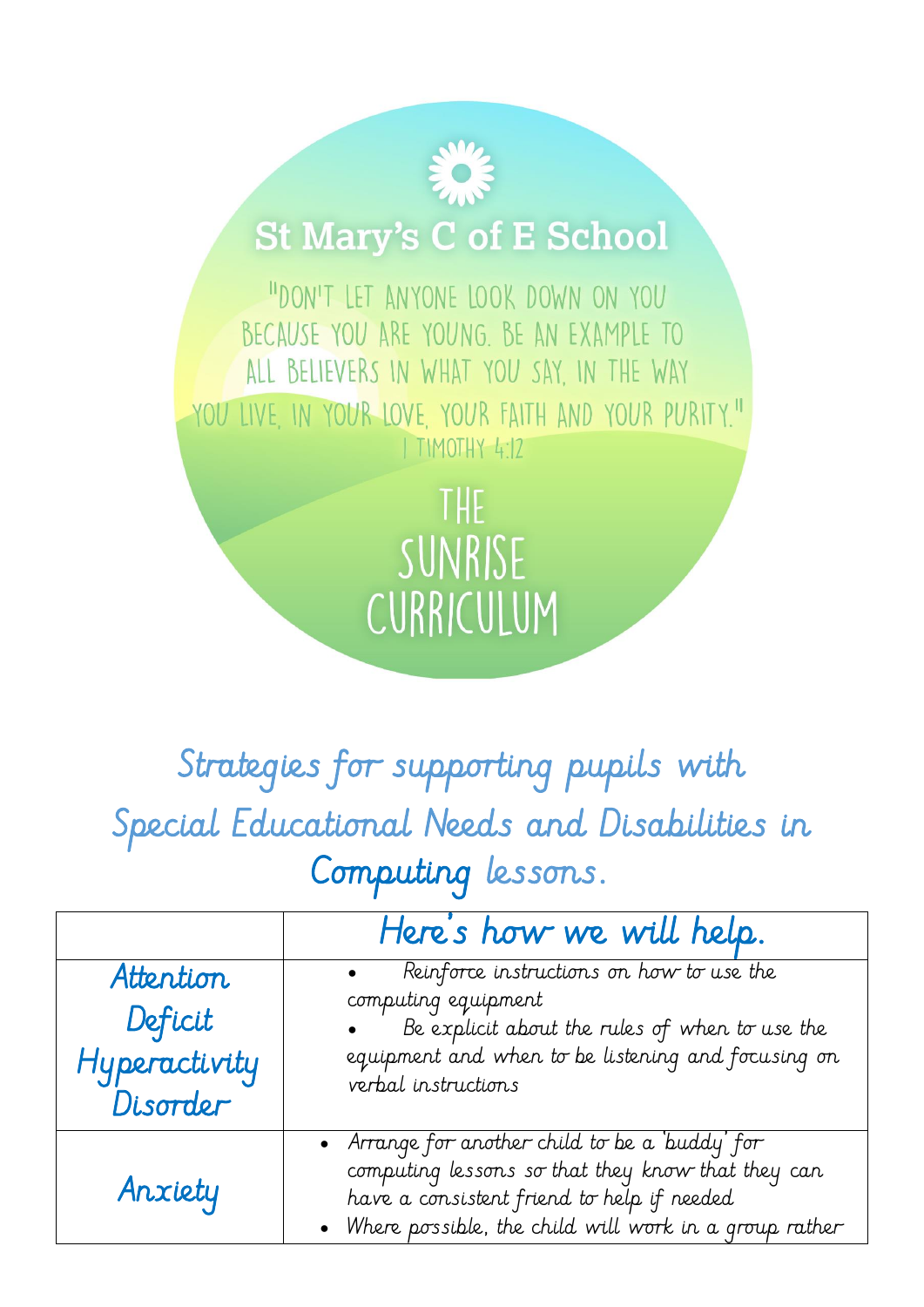| Autism<br>Spectrum<br>Disorder | than independently so that they feel supported if they<br>experience any issues with the computer / other<br>equipment<br>• Teacher / TA to discuss what the computing session<br>will involve and what programme/software/computing<br>equipment will be used<br>$\bullet$ Where possible, the child will work in the same<br>group/team for each session<br>• Where possible/necessary, discuss any unfamiliar $\,$<br>technical vocabulary that might be used prior to the<br>lesson                                                                                                                      |
|--------------------------------|--------------------------------------------------------------------------------------------------------------------------------------------------------------------------------------------------------------------------------------------------------------------------------------------------------------------------------------------------------------------------------------------------------------------------------------------------------------------------------------------------------------------------------------------------------------------------------------------------------------|
| Dyscalculia                    | Provide printouts of the instructions that will used in the<br>lesson<br>Where necessary, provide screenshots of the computer<br>$\bullet$<br>programme that will be used in the lesson                                                                                                                                                                                                                                                                                                                                                                                                                      |
| Dyslexia                       | • When using the interactive whiteboard, avoid black<br>text on a white background and ensure this is<br>avoided when sharing documents in pupils' shared<br>areas<br>Show the child how to enlarge or zoom in on a<br>page when using a computer so that text and                                                                                                                                                                                                                                                                                                                                           |
| Dyspraxia                      | images can be clearly read and understood<br>• Provide opportunities for the child to sit in a spot in the<br>classroom where there is plenty of room, particularly<br>when a computer is needed<br>Make sure that instructions are clearly explained and<br>$\bullet$<br>repeated if necessary<br>Allow extra time to complete tasks, especially when new<br>$\bullet$<br>concepts/programmes/software is being used                                                                                                                                                                                        |
| Hearing<br>Impairment          | Ensure that the child is able to sit near to the interactive<br>$\bullet$<br>whiteboard and/or the teacher<br>Repeat instructions for independent learning to ensure the<br>$\bullet$<br>child knows what to do<br>Ensure that any videos that are shown in computing<br>$\bullet$<br>lessons are subtitled<br>Provide print outs or screenshots from the main input in<br>$\bullet$<br>lessons which the child can refer to<br>New and unfamiliar technical vocabulary is discussed at<br>$\bullet$<br>the start of a new computing unit<br>Ensure that background noise is kept to a minimum,<br>$\bullet$ |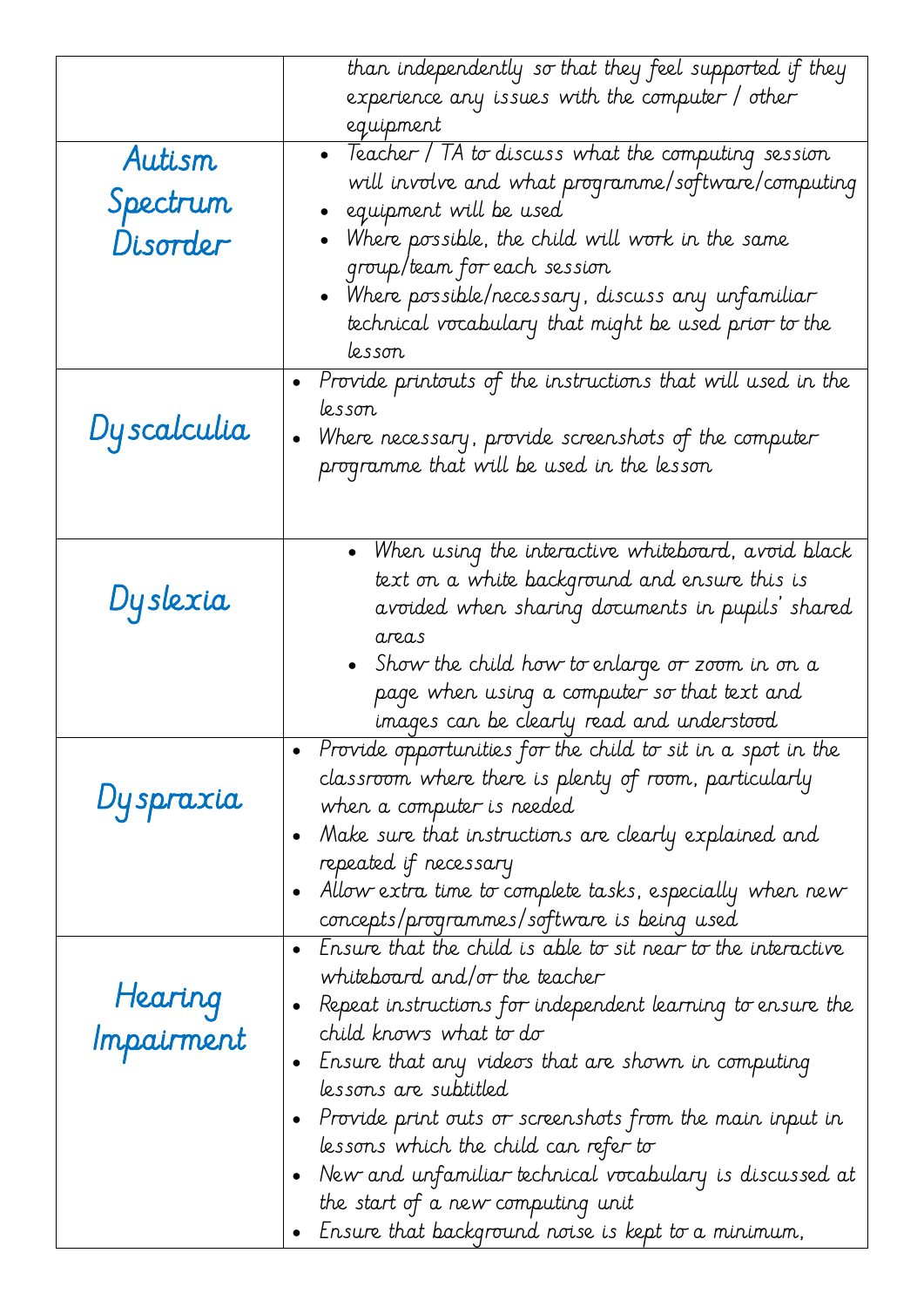| Toileting Issues                                | particularly when sound is being used with computers.<br>Provide headphones for all children if the background<br>noise is going to hinder the hearing-impaired child<br>Let me leave and return to the classroom discreetly and<br>without having to get permission whenever I need the<br>toilet.                                                                                                                                                  |
|-------------------------------------------------|------------------------------------------------------------------------------------------------------------------------------------------------------------------------------------------------------------------------------------------------------------------------------------------------------------------------------------------------------------------------------------------------------------------------------------------------------|
| Cognition and<br>Learning<br>Challenges         | Provide small steps to complete in independent learning<br>$\bullet$<br>activities as the computing tasks could be unfamiliar<br>Provide a word bank to explain unfamiliar technical<br>$\bullet$<br>vocabulary<br>Provide screenshots of the computer programmes that will<br>be used in computing lessons<br>Use plenty of modelling on screen to ensure that the child<br>understands how to access programmes and the<br>information within them |
| Speech,<br>Language +<br>Communication<br>Needs | Be prepared to adapt instructions, particularly those that<br>$\bullet$<br>contain unfamiliar technical vocabulary, so that the child<br>can understand them<br>Provide lots of 'talk' opportunities so that new concepts<br>can be discussed, prior to beginning independent learning<br>Provide printouts which include the images of<br>symbols/icons/buttons that will be used in the lesson                                                     |
| Tourette<br>Syndrome                            | Provide a list of components to include in a task<br>to aid attention                                                                                                                                                                                                                                                                                                                                                                                |
| Experienced<br>Trauma                           | Before the lesson, come up with strategies for if<br>difficulties occur during the lesson, and ways these<br>can be overcome, reminding children that learning is<br>about trial and error<br>Use simple, specific instructions that are clear to<br>understand, and deliver these slowly                                                                                                                                                            |
| Visual<br>Impairment                            | Ensure that the child is taught how to adjust the screen<br>$\bullet$<br>resolutions on computers (brightness, contrast) and how<br>to zoom in and out<br>Consider the colour of backgrounds and text on<br>$\bullet$                                                                                                                                                                                                                                |